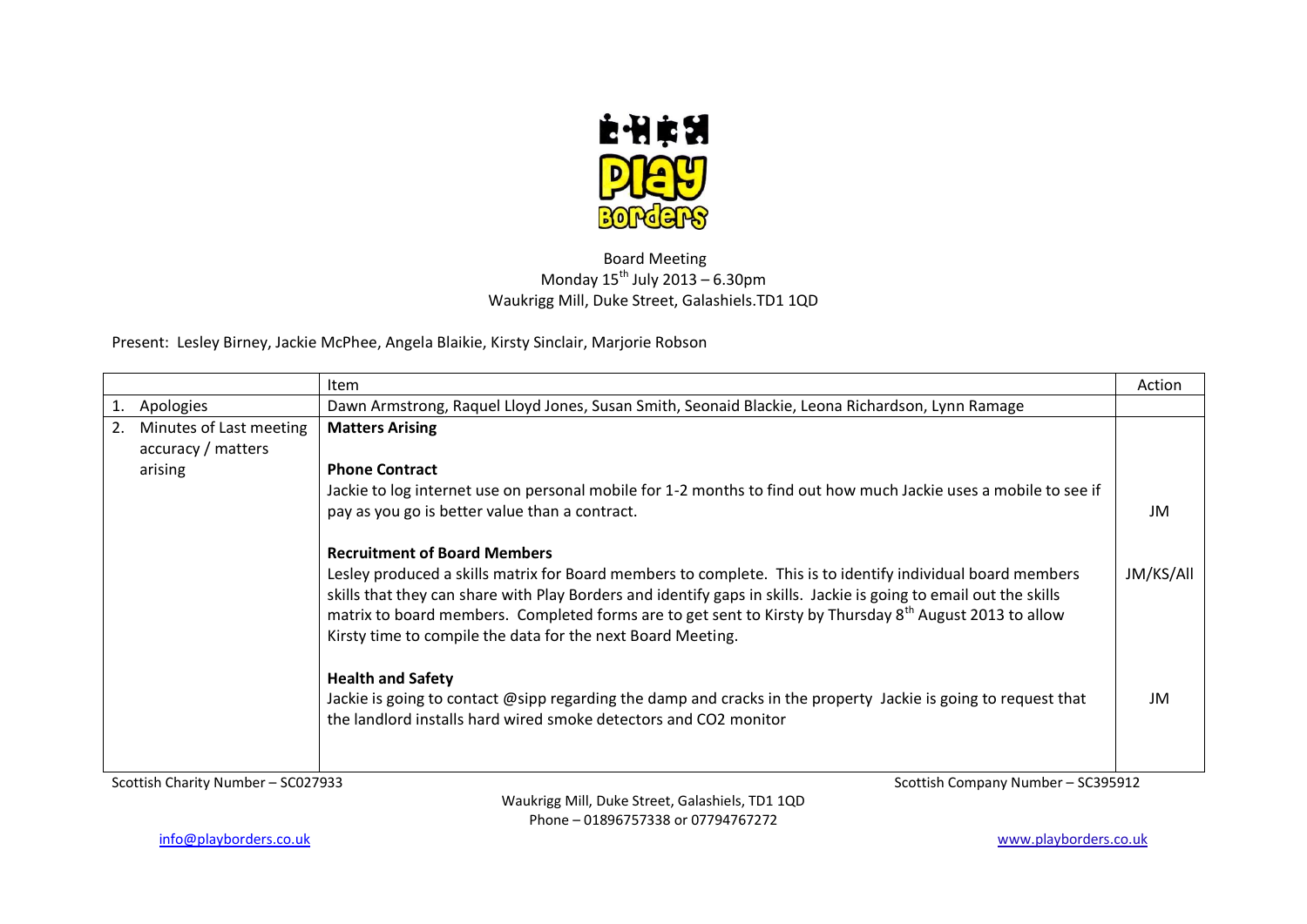| <b>Leaflet</b>                                                                                                       |           |
|----------------------------------------------------------------------------------------------------------------------|-----------|
| Still in hand. Jackie is going to get in touch with Leona and find out the progress of the leaflet and get the final | JM/Leona  |
| copy of the poster.                                                                                                  |           |
| <b>Office Bearers</b>                                                                                                |           |
| Jackie has passed over Angela director forms to Lesley. Still need Seonaid form.                                     | <b>SB</b> |
| Lesley is going to contact Lynn about the protocol for Companies House and check Companies House website.            | LB        |
| After Lesley has done this if it is protocol Kirsty will notify Companies House about her change in name.            | LB/KS     |
| <b>Community Grant Scheme</b>                                                                                        |           |
| Grant closed. Play Borders received written confirmation from SBC.                                                   |           |
| <b>WWE figures</b>                                                                                                   |           |
| Look at creating a figure box. Jackie is to price figures for the box                                                | JM        |
| Membership                                                                                                           |           |
| Followed on from last meeting there was a query about membership and whether a Childminder had to pay                | JM        |
| again as they joined in March. Agreed yes as the new year's membership was for the year ahead. Jackie is to          |           |
| get in touch with the member to inform them.                                                                         |           |
| Jackie to send personal reminder of payment due for membership 2013-2014 for those that haven't renewed              | JM        |
| their membership yet. - To be done in September.                                                                     |           |
| <b>Members area</b>                                                                                                  |           |
| Keep members area off the website at the moment                                                                      |           |
| <b>Big Clean</b>                                                                                                     |           |
| Jackie and Kirsty attended the Big Clean. Jackie has written a list of toys that have been broken and need           | JM        |
| replaced.                                                                                                            |           |

Waukrigg Mill, Duke Street, Galashiels, TD1 1QD Phone – 01896757338 or 07794767272

Scottish Charity Number – SC027933 Scottish Company Number – SC395912

[info@playborders.co.uk](mailto:info@playborders.co.uk) www.playborders.co.uk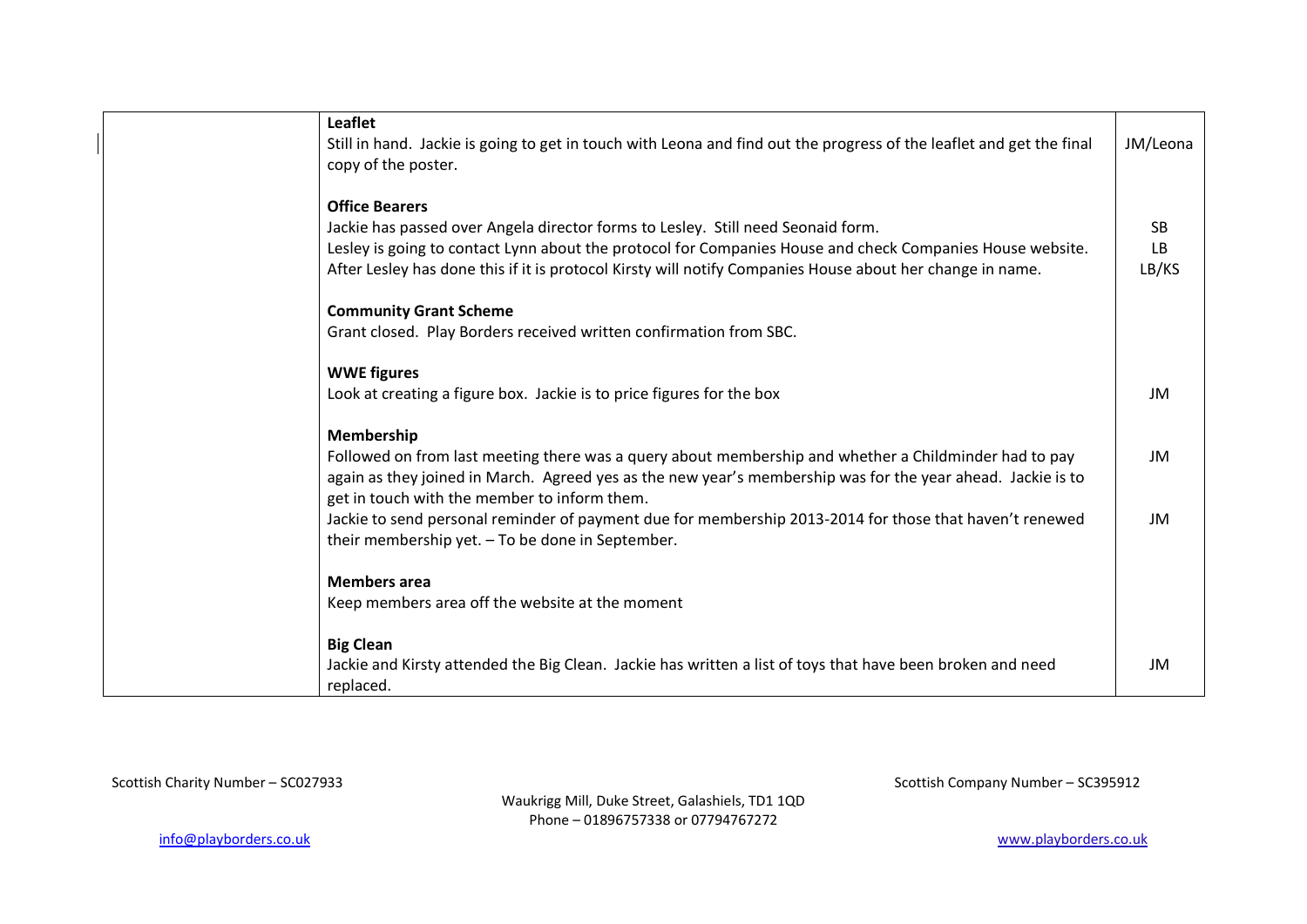| 3.<br><b>Finance Report</b>       | <b>Finance Update</b><br>Financial matters discussed.<br>SLA request sent on 13/6/2013. Hasn't been paid into our account yet. Susan is following this up.<br>Jackie to email the handyman and get him to resubmit invoice.<br>Lesley to sign accounts so they can (get handed into the accountant.) be submitted to OSCR again. Gall<br>Robertson have made the changes which OSCR requested and hopefully they will be passed this time. | SS<br>JM<br>LB/MR |
|-----------------------------------|--------------------------------------------------------------------------------------------------------------------------------------------------------------------------------------------------------------------------------------------------------------------------------------------------------------------------------------------------------------------------------------------------------------------------------------------|-------------------|
| <b>Administrator Report</b><br>4. | Report<br>Administrator report was circulated via email to Board Members and discussed.<br><b>Future networking session</b><br>September - It was agreed it is too late to do the "Old School Games" workshop prior to the summer holidays<br>and may be best to wait till September.                                                                                                                                                      |                   |
|                                   | <b>Old School Workshop</b><br>Jackie did a workshop in Hawick with a puppet making session in the afternoon. It was successful.<br>Jackie is going to Peebles on Thursday 18 <sup>th</sup> July to run a workshop. Suggested it could be a possibility for Jackie<br>to go out to OOSC/Clubs to run a workshop for them during term time. - Look into more at the next meeting.                                                            | All               |
|                                   | Floorbooks - Jackie is going to get in touch with people that were interested to see if they would still like to<br>attend. If going ahead Jackie is going to contact Susan to get the booking form put on the CPD system.                                                                                                                                                                                                                 | JM                |
|                                   | National Play Day 7 <sup>th</sup> August<br>Jackie proposed emailing board members again for help in facilitating the Old School Workshop for national Play<br>Day.<br>It was agreed 30 children max.<br>$Aged - 3+$<br>Jackie and a board member will be present to facilitate sessions.                                                                                                                                                  | <b>JM</b>         |
|                                   |                                                                                                                                                                                                                                                                                                                                                                                                                                            | LB                |

Scottish Charity Number – SC027933 Scottish Company Number – SC395912

Waukrigg Mill, Duke Street, Galashiels, TD1 1QD Phone – 01896757338 or 07794767272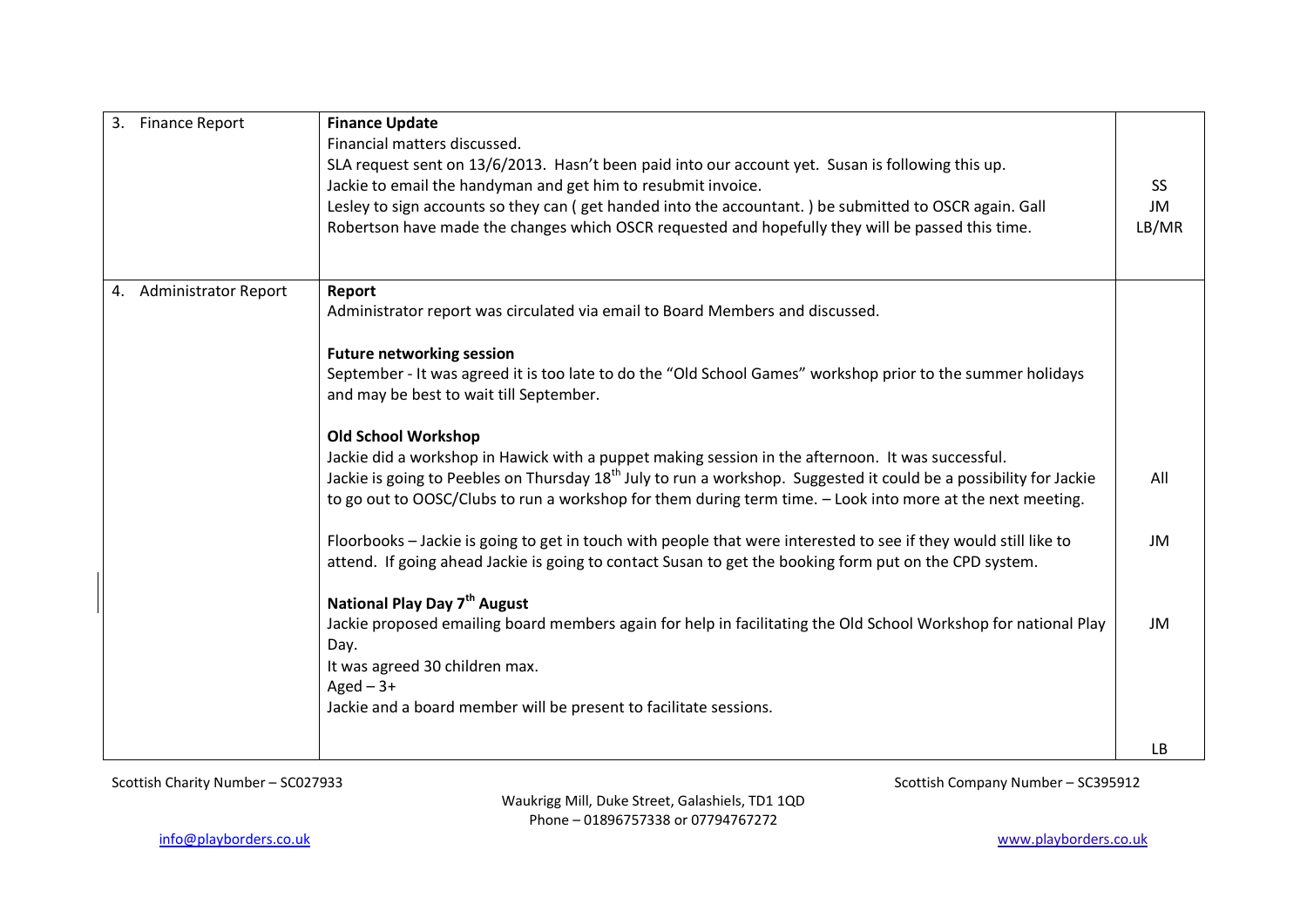|    | 5. Website                                                  | On going<br>Jackie to update<br>Kirsty - Vice Chairperson                                                                                                                              | JM        |
|----|-------------------------------------------------------------|----------------------------------------------------------------------------------------------------------------------------------------------------------------------------------------|-----------|
|    |                                                             | Lesley - Chair<br>Seonaid and Angela to send Jackie a little bit of information about themselves and a photo so she can put it on<br>the website.                                      | AB/SB/JM  |
| 6. | Promotion                                                   | Promotion                                                                                                                                                                              |           |
|    |                                                             | See item 2                                                                                                                                                                             | JM/Leona  |
|    | 7. PQASSO                                                   | On going<br>Agreed it may be beneficial if individuals worked on specific sections. - This can't be done until a skills list has<br>been created.                                      |           |
|    |                                                             | Date for next PQASSO meeting is Monday $2^{nd}$ September 2013 – need as many board members as possible to<br>attend the meeting.                                                      | All       |
| 8. | <b>Board Members</b><br>update/report on other<br>Meetings. | Locality meeting $-2/7/2013$ . Marjorie gave up date on the Tweeddale meeting.                                                                                                         |           |
|    | 9. AOCB                                                     | <b>Game on Scotland</b><br>Possible funding for 2014 based in Galashiels - Netherdale with Marquee/Kelso. Jackie to start looking at<br>funding application form.                      | JM        |
|    |                                                             | <b>Development Worker</b>                                                                                                                                                              |           |
|    |                                                             | Kirsty is going to get in touch with Julie regarding the previous application and gain feedback on it.                                                                                 | <b>KS</b> |
|    |                                                             | Jackie to get in touch with Seonaid and talk about the potential Forest School application. Jackie to ask Seonaid<br>if she can email out information about the potential funding bid. | JM/SB     |
|    |                                                             | <b>Border Art Trust</b>                                                                                                                                                                |           |
|    |                                                             | Possible workshop for children - Kirsty looking into this.                                                                                                                             | <b>KS</b> |

Scottish Charity Number – SC027933 Scottish Company Number – SC395912

Waukrigg Mill, Duke Street, Galashiels, TD1 1QD Phone – 01896757338 or 07794767272